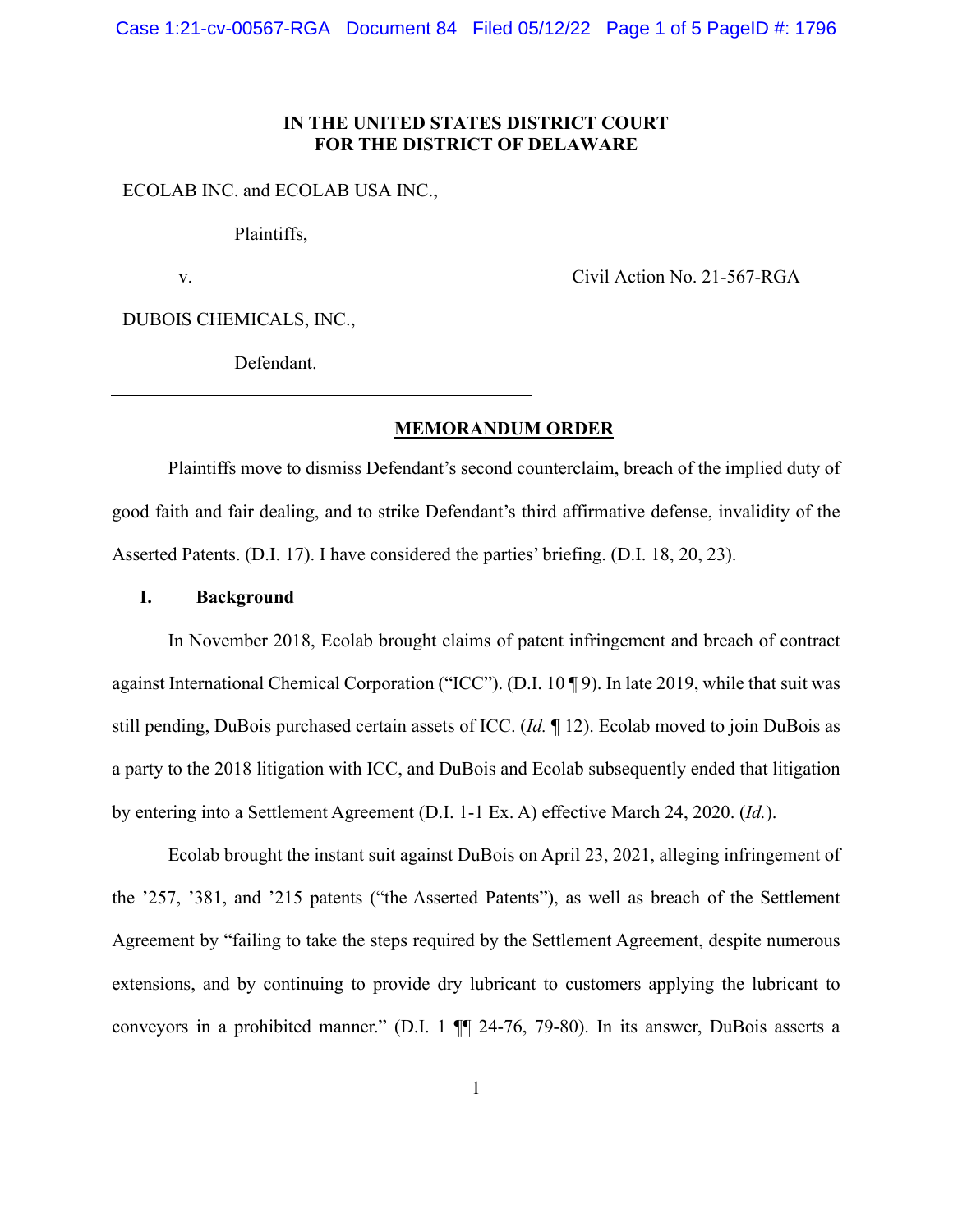counterclaim for the breach of the implied duty of good faith and fair dealing, and an affirmative defense of invalidity of the patents. (D.I. 10 at 25, 31-32). Plaintiff now moves to dismiss that counterclaim and to strike that affirmative defense. (D.I. 17).

### **II. Analysis**

### **A. Breach of Duty of Good Faith and Fair Dealing**

DuBois alleges Ecolab breached the implied duty of good faith and fair dealing by refusing to disclose which of DuBois's customers it contends have infringed the patents, "unreasonably demand[ing] DuBois cease sales of its lubricating products to its customers, even those customers that have fully complied with the brush mandate," and bringing suit on the basis of DuBois's "immaterial" breaches of the Settlement Agreement. (D.I. 10 at 30-31).

Ecolab moves to dismiss this counterclaim under Rule  $12(b)(6)$ , arguing it fails as a matter of law because all the conduct DuBois alleges in support of its claim is expressly contemplated and permitted by the Settlement Agreement. (D.I. l8 at 5).

The implied covenant of good faith and fair dealing "requires a party in a contractual relationship to refrain from arbitrary or unreasonable conduct which has the effect of preventing the other party to the contract from receiving the fruits of the bargain." *Dunlap v. State Farm Fire & Cas. Co.*, 878 A.2d 434, 442 (Del. 2005) (cleaned up). "Existing contract terms control, however, such that implied good faith cannot be used to circumvent the parties' bargain, or to create a free-floating duty unattached to the underlying legal document," and, "one generally cannot base a claim for breach of the implied covenant on conduct authorized by the terms of the agreement." *Id.* at 441 (cleaned up). "Only when it is clear from the writing that the contracting parties would have agreed to proscribe the act later complained of had they thought to negotiate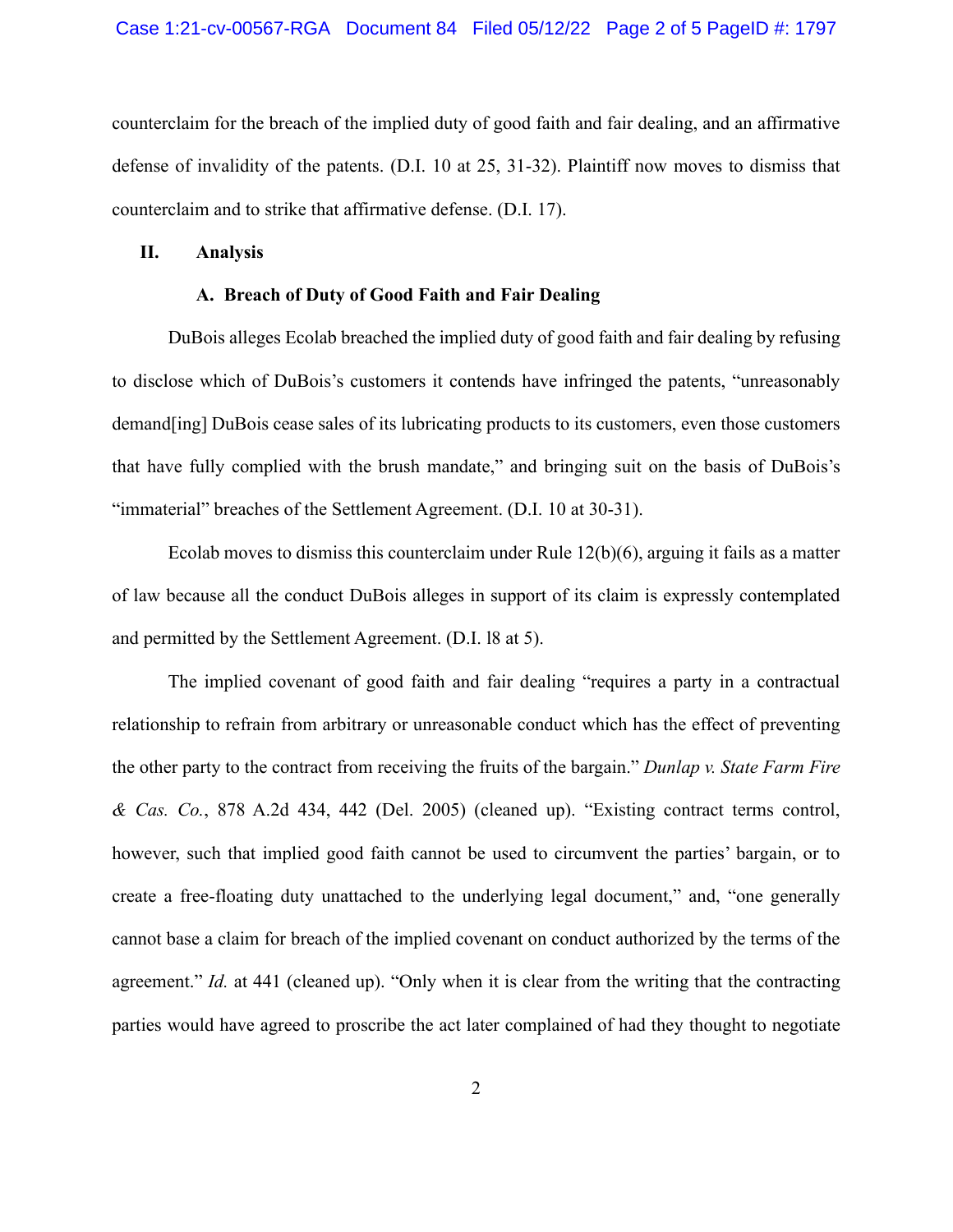### Case 1:21-cv-00567-RGA Document 84 Filed 05/12/22 Page 3 of 5 PageID #: 1798

with respect to the matter may a party invoke the covenant's protections." *Id.* at 442. In practice, as here, parties frequently allege a breach of this duty as though it were a "free-floating duty." It consequently leads to a disproportionate amount of preliminary litigation as it is rarely a viable theory.

The Settlement Agreement's "Covenant Not to Sue" provision states, "Ecolab will not assert any claim against DuBois for infringement of the Ecolab Patents as long as DuBois is in compliance with the terms of this Agreement." (D.I. 1-1 Ex. A at § 6). In its Complaint, Ecolab specifically alleges multiple instances of DuBois's non-compliance with the Settlement Agreement. (D.I. 1 ¶¶ 17-20, 79-80 (alleging DuBois failed to make timely requests for extensions as required by the Settlement Agreement, failed to complete tasks required by the Settlement Agreement, and continued to supply product to customers to apply dry lubricants in a manner that violates the Settlement Agreement and infringes Ecolab's patents)).

DuBois's response is essentially that Ecolab's allegations relating to DuBois's failure to comply with deadlines set out in the Settlement Agreement are not "material" and the more material allegations of customer non-compliance are made "unilateral[ly]," and "not in good faith." (D.I. 10 ¶ 31-32; D.I. 20 at 6-7).

I am not persuaded by DuBois's arguments. The Settlement Agreement addresses the issue of when Ecolab may sue. Thus, there is no need for an implied covenant.

DuBois alleges, Ecolab has "unreasonably demanded that DuBois cease sales of its lubricating products to its customers, even those customers that have fully complied with the brush mandate." (D.I. 10 ¶ 30). DuBois does not explain, however, how such a request is "arbitrary or unreasonable" in light of Ecolab's allegations of infringement by DuBois's customers, nor how it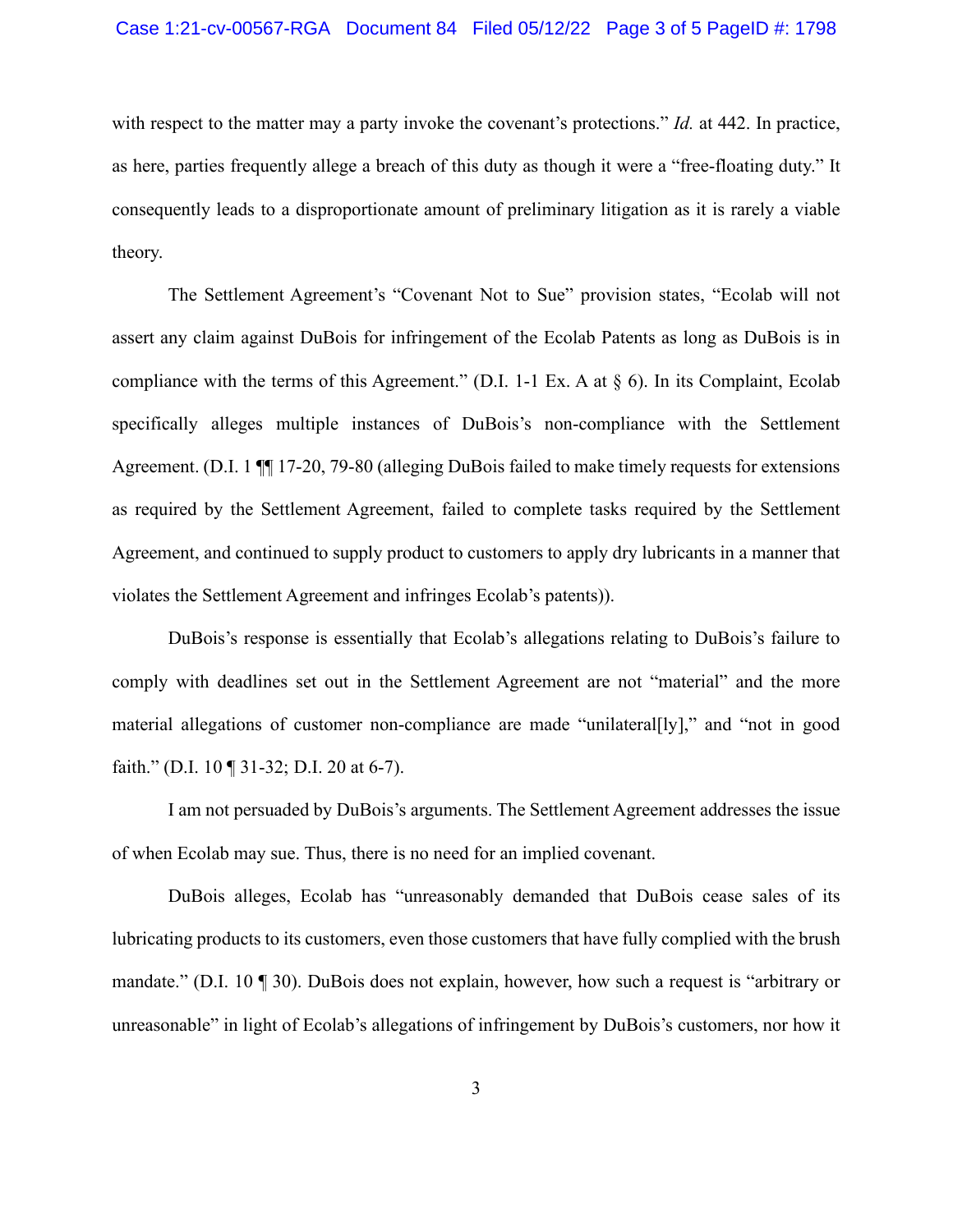### Case 1:21-cv-00567-RGA Document 84 Filed 05/12/22 Page 4 of 5 PageID #: 1799

harms DuBois, as DuBois has not alleged that it has stopped sales to any of its customers. Therefore, I do not find this allegation is sufficient to plausibly support a claim of breach of the implied duty of good faith and fair dealing.

DuBois's final allegation in support of its counterclaim is that Ecolab refuses to tell DuBois which of DuBois's customers are non-compliant. I agree with Ecolab, however, that under the express terms of the Settlement Agreement, such notification by Ecolab is optional. The Settlement Agreement provides, "If Ecolab identifies any alleged instances of non-compliance with the Guidance by a customer or distributor of DuBois Dry Lube," "Ecolab may send a notice to" DuBois. (D.I. 1-1 Ex. A at § 3.3). The Agreement then gives Ecolab the option to have its outside counsel conduct an inspection of DuBois' records "after such notification, and a reasonable opportunity for DuBois to respond," but makes clear, "This inspection option is without waiver of Ecolab's right to pursue its concerns in any other manner, including without limitation through the filing of suit, subject to the terms of this Agreement." (*Id.*). Therefore, Ecolab's decision to bring this suit to address its concerns about DuBois's noncompliance rather than avail itself of the optional notification and inspection process is expressly contemplated by the Settlement Agreement and thus insufficient to plausibly support a claim of breach of the implied duty of good faith and fair dealing.

For these reasons, Ecolab's motion to dismiss DuBois's counterclaim is GRANTED.

#### **B. Invalidity**

DuBois asserts invalidity of the Asserted Patents as an affirmative defense. (D.I. 10 at 25). Ecolab moves to strike this defense, as the "No Challenge" provision in Section 9 of the Settlement